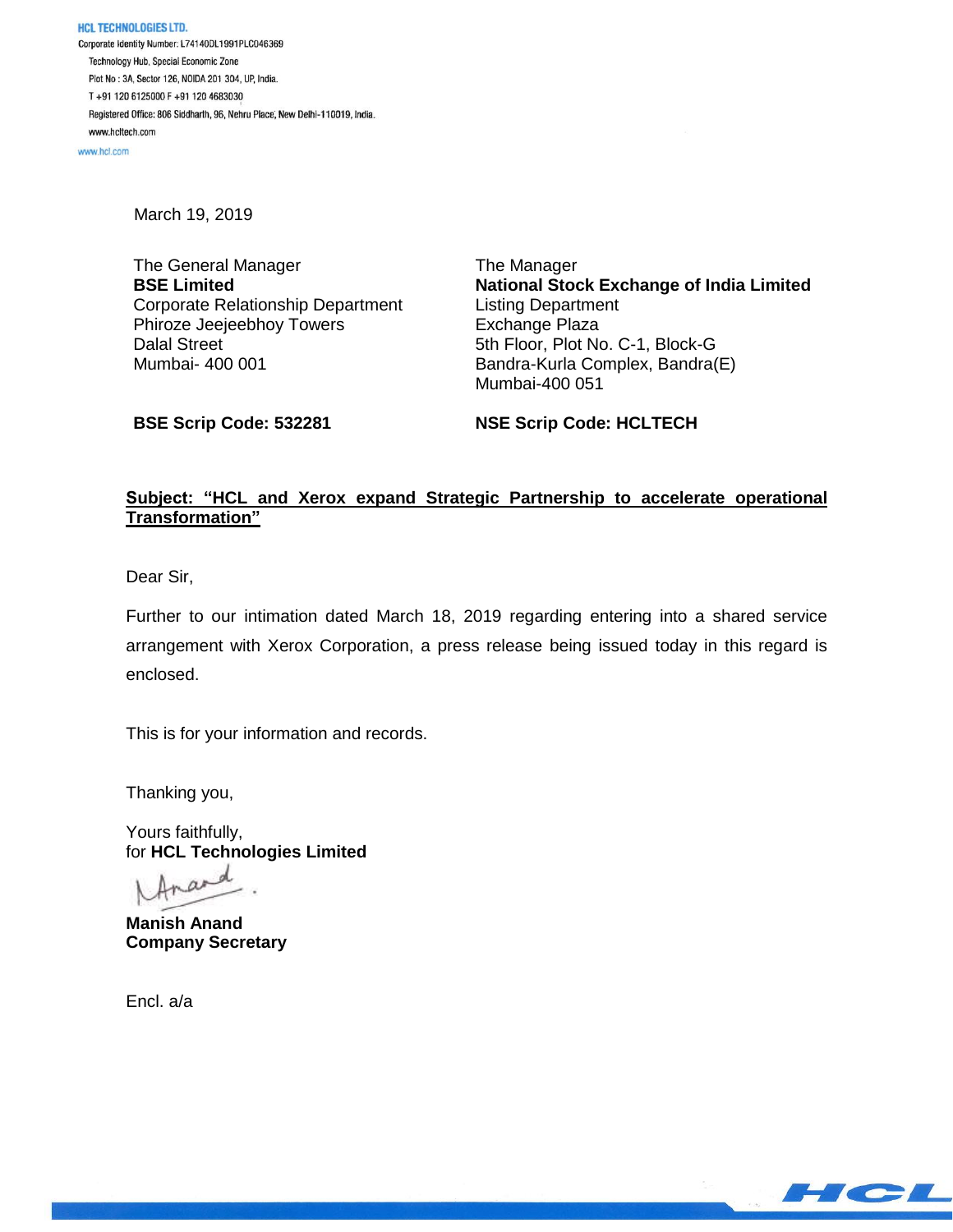

## **HCL and Xerox Expand Strategic Partnership to Accelerate Operational Transformation**

*Building on a decade-long Product Engineering relationship, this Managed Services arrangement positions HCL to transform Xerox's shared services globally, resulting in greater operational efficiency, automation and enhanced service levels*

**New York, USA and Noida, India – March 19, 2019** – HCL [Technologies](https://www.hcltech.com/) (HCL), a leading global technology company, announced that it signed a managed services agreement with [Xerox](https://www.xerox.com/) (NYSE: XRX). Under the terms of the agreement, HCL will manage portions of Xerox's shared services, including global administrative and support functions, including, among others, selected information technology and finance functions (excluding accounting). Leveraging HCL's global scale and capabilities, Xerox will strategically evolve its shared services into process-first, technology-led digital operations.

This seven-year agreement for an incremental \$1.3 billion continues to build on the success of the Xerox-HCL relationship, which began in 2009 with product engineering and support services. Under that agreement, HCL currently manages aspects of Xerox's mechanical, electrical and software engineering activities for printer and imaging product lines. Together, HCL and Xerox have delivered 215 U.S. patents and have created world-class R&D labs that are tightly integrated with Xerox infrastructure and standards.

"This expanded partnership is a testament to the strong Xerox-HCL relationship that has grown through multiple collaborations over the past 10 years," said C Vijayakumar, President and Chief Executive Officer, HCL Technologies. "This is a win-win agreement. Xerox will benefit from our global scale, best-in-class processes and investments in artificial intelligence, robotic process automation and transformation tools, and HCL will benefit from a long-term agreement to provide product support and administrative services to Xerox."

"The evolution of our shared services represents our culture of continuous improvement and allows us to more efficiently address customer needs while delivering significant cost savings to reinvest in the business," said Steve Bandrowczak, President and Chief Operations Officer, Xerox. "We selected HCL as our partner for this strategic initiative due to our successful track record together thus far and our shared values."

As part of the agreement, a group of Xerox employees will transfer to HCL (subject to compliance with European works council consultation and employment regulatory requirements). The employees who are transferring to HCL will have an opportunity to be part of a leading global technology company.

## **About HCL Technologies**

HCL Technologies (HCL) is a leading global technology company that helps global enterprises re– imagine and transform their businesses through Digital technology transformation. HCL operates out of 44 countries and has consolidated revenues of US\$ 8.4 billion, for 12 Months ended 31st December, 2018. HCL focuses on providing an integrated portfolio of services underlined by its Mode 1–2–3 growth strategy. Mode 1 encompasses the core services in the areas of Applications, Infrastructure, BPO and Engineering & R&D services, leveraging DRYiCETM Autonomics to transform clients' business and IT landscape, making them 'lean' and 'agile'. Mode 2 focuses on experience–centric and outcome– oriented integrated offerings of Digital & Analytics, IoT WoRKS™, Cloud Native Services and